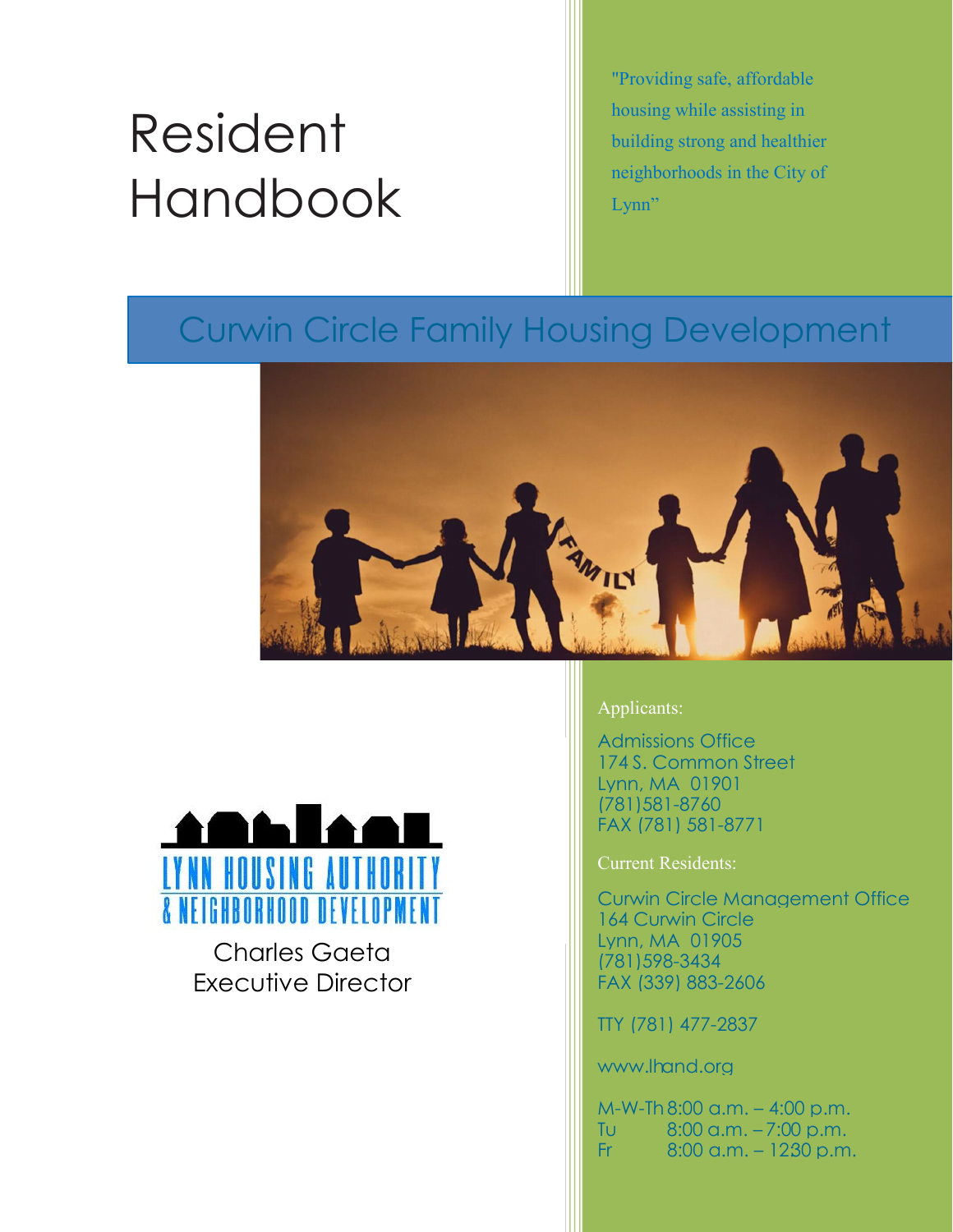#### **TABLE OF CONTENTS**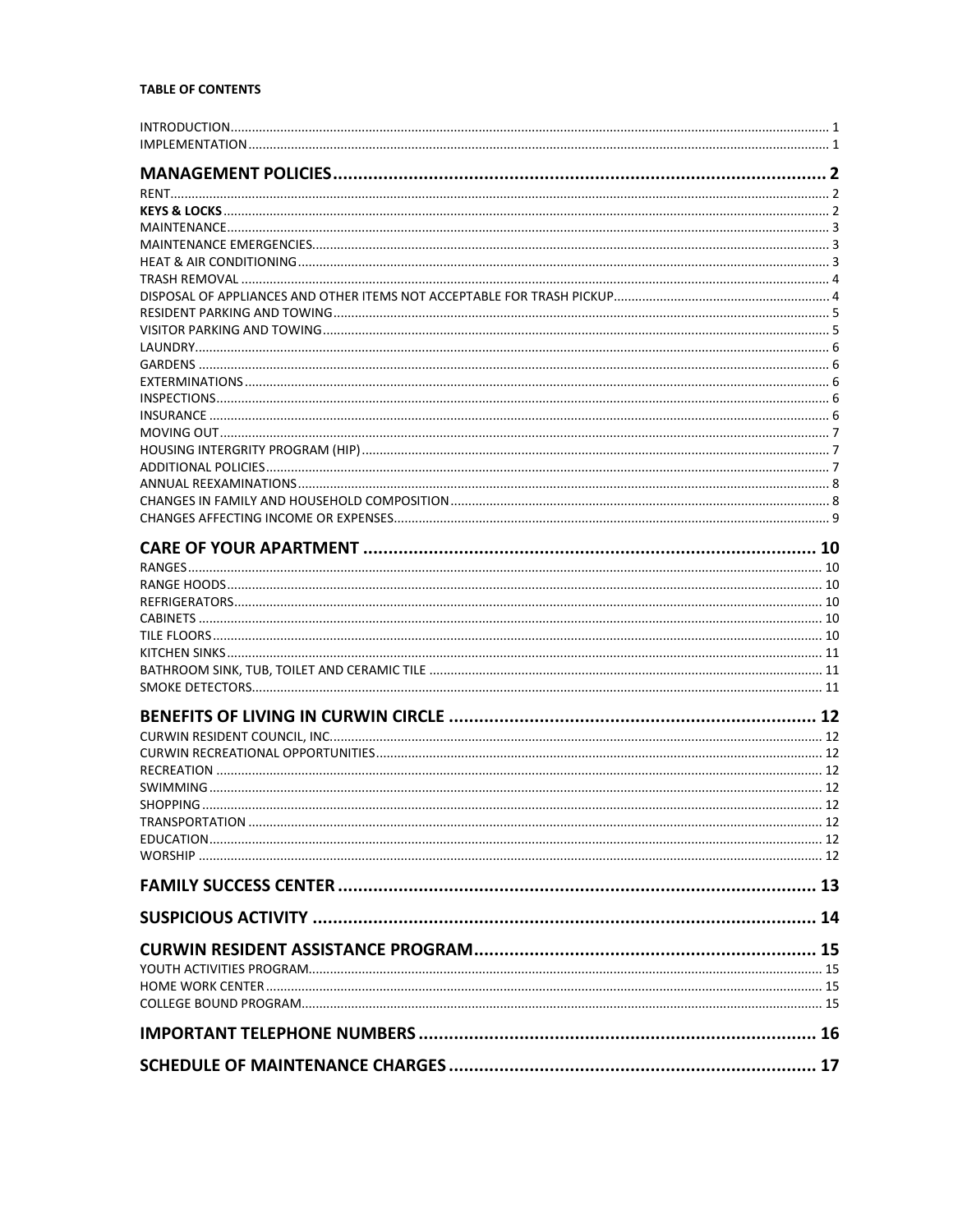#### <span id="page-2-0"></span>**INTRODUCTION**

Welcome Resident! This handbook provides information on rules, policies, and procedures that govern your tenancy with the Lynn Housing Authority & Neighborhood Development (LHAND). This handbook also includes helpful resources in and around the City of Lynn.

This handbook, your lease, and LHAND's Federal Public Housing Admissions & Continued Occupancy Policy (ACOP) are strictly enforced. Strict enforcement ensures your home environment remains safe and enjoyable for everyone. LHAND reserves the right to change our policies, this handbook, the lease, the ACOP, and other governing documents according to HUD requirements. Please take the time to read the information provided.

The ACOP can be found on LHAND's website at [www.lhand.org.](http://www.lhand.org/)

#### <span id="page-2-1"></span>**IMPLEMENTATION**

The Curwin Circle Federal Public Housing Development is funded by the U.S. Department of Housing & Urban Development (HUD) and Managed by the Lynn Housing Authority & Neighborhood Development (LHAND).

The policies are established by HUD and LHAND's Board of Commissioners. The on-site Management Staff is committed to implementing these policies in a fair and equitable manner, with the goals of satisfied residents and an attractive, desirable community.

To help us meet these goals, please:

- **Pay your full rent on time**
- **Call us when repairs are needed**
- **Keep the areas in front and back of your unit clean**
- **Keep your home clean and in good condition**
- **Respect your neighbors right to peace and quiet**

Due to federal regulations, we also need to know when your income or family size changes. When income changes or family size is expected to change, contact the Management Office immediately. Please get to know the manager and the rest of our staff. They are here to help you. The Management staff can answer your questions about your lease, your home and the community.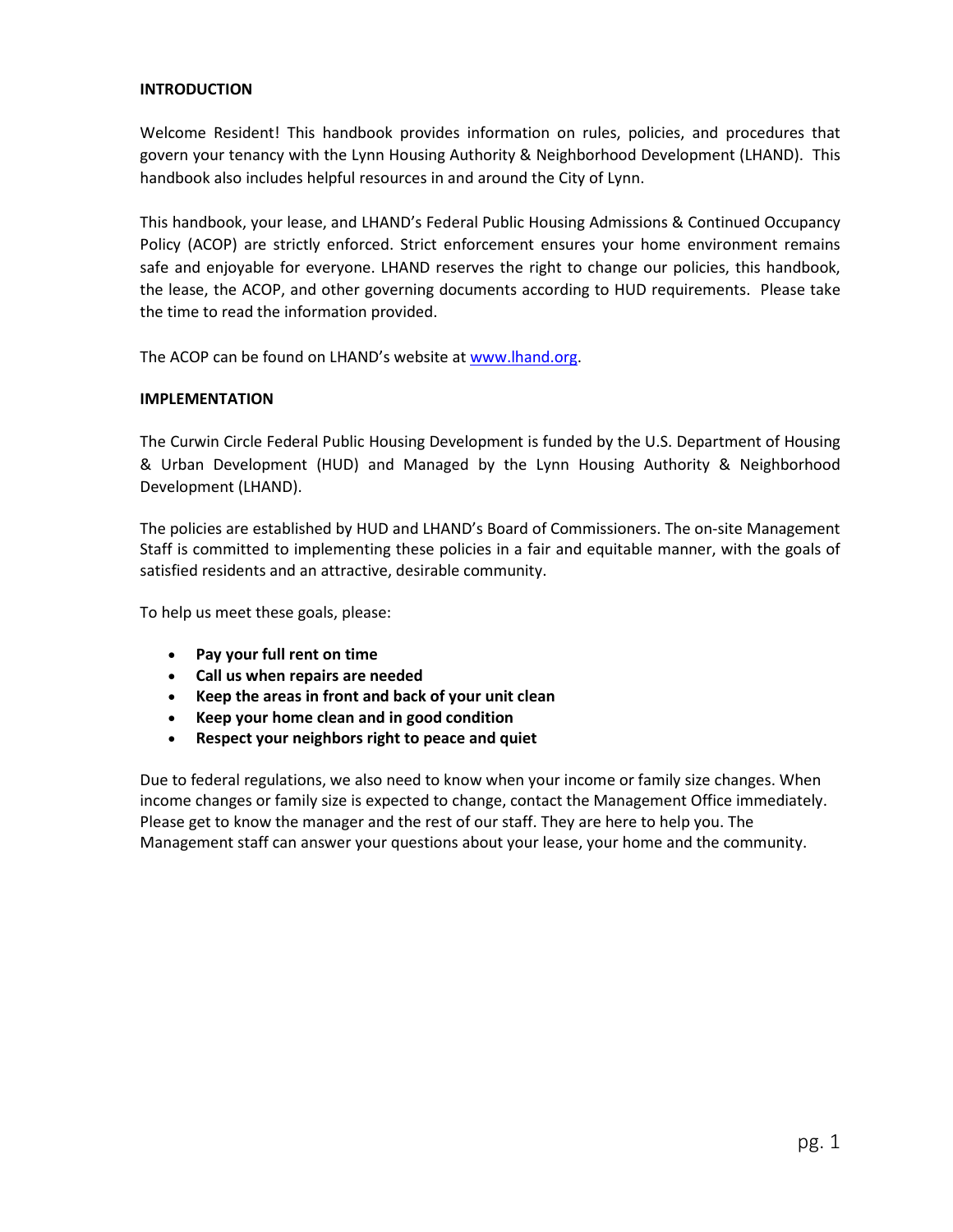#### **MANAGEMENT POLICIES**

#### <span id="page-3-1"></span><span id="page-3-0"></span>**RENT**

Tenant's rent is due on the first day of each month. The Management Office will distribute rent coupons and envelopes to each tenant. You will be required to mail your rent coupons with your name and account number with your check or money order in the envelopes provided. If a tenant needs additional rent coupons or envelopes, contact the Management Office at (781) 598-3663.

The LHAND has an aggressive Rent Collection Policy, which is strictly enforced (please refer to your lease for additional information regarding Rent Collection). Legal proceedings will be initiated for residents failing to make timely rental payments.

#### <span id="page-3-2"></span>**KEYS & LOCKS**

Upon signing the lease, the tenant will be given two keys to the apartment. If at any time keys to the apartment are lost, the loss must immediately be reported to the Management Office. A fee will be charged to replace lost keys. Additional keys will only be given to the Head of Household.

Locks are not to be changed or altered. Additional locks are not to be affixed to the interior or exterior doors. The tenant may request that exterior locks be changed by contacting the Maintenance Department. However, the tenant will be charged a fee for this service in accordance with the list of charges on page 17.

If a tenant is locked out, the Management Office is available to give access during business hours. After hours, if you call the Maintenance Department, you will be charged a fee for this service in accordance with the list of charges on page 17.

It is recommended that residents provide a spare apartment key to a trusted neighbor or family member to avoid being locked out and incurring a charge.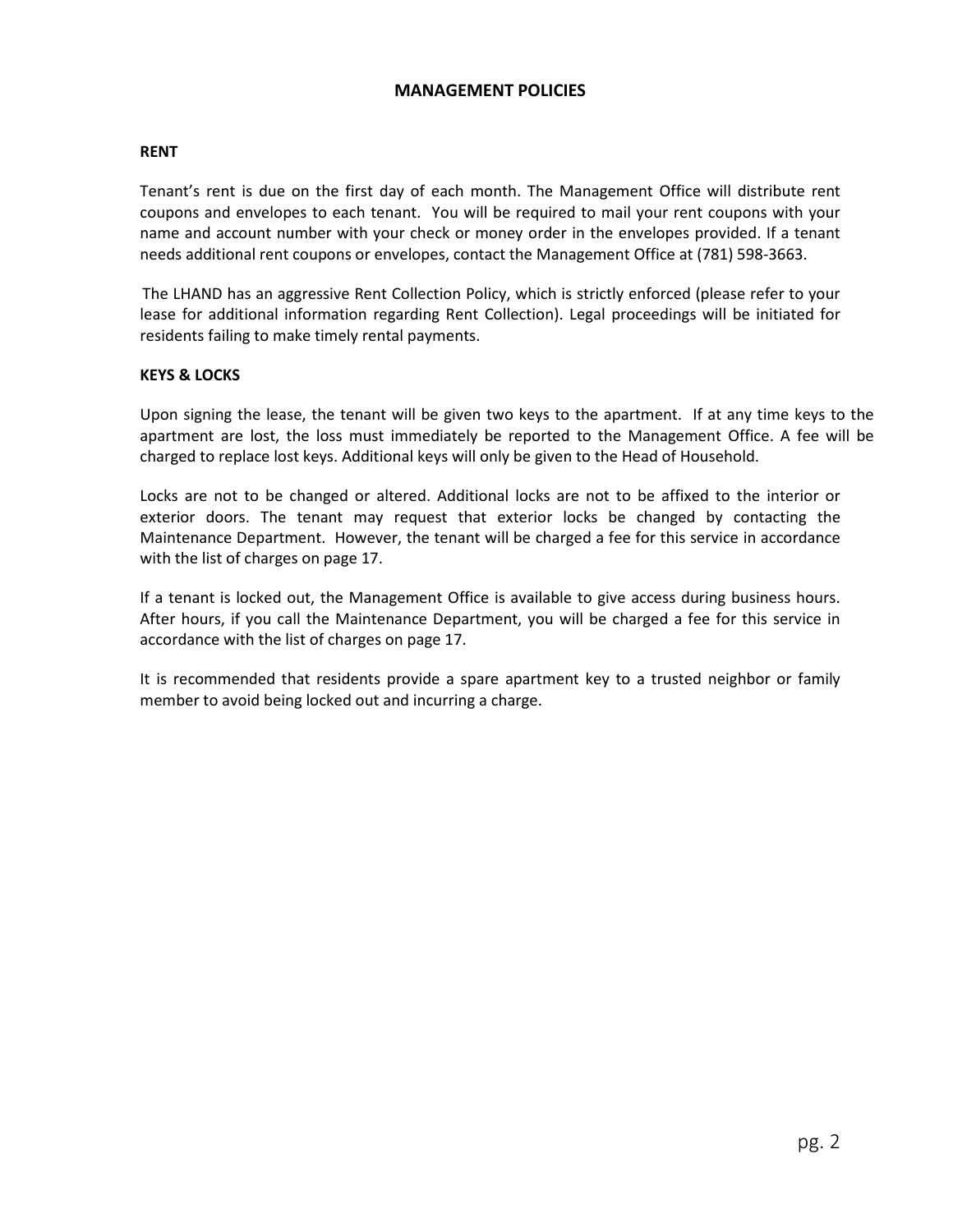#### <span id="page-4-0"></span>**MAINTENANCE**

As a tenant you have a responsibility to look after your home and complete the smaller routine repairs, such as replacing light bulbs and window shades.

The Maintenance Department is staffed Monday through Friday 7:30 AM – 4:00 PM. If a tenant needs maintenance or repairs to their unit, they should contact the LHAND Maintenance Department at (781) 598-3434. Please be prepared to give your name, address, and the nature of the problem. Also inform if a member of the Maintenance Staff may not enter your apartment in your absence. Please do not approach LHAND Maintenance workers to report problems. The staff is only allowed to perform assignments received by the Maintenance Department Office.

Maintenance staff will respond to all heating, plumbing, painting, carpentry, electrical and other related requests. Residents will be charged for labor and material costs of maintenance service calls caused by resident negligence. Maintenance bills must be paid within 30 days. (Please refer to the list of charges on page 17).

#### <span id="page-4-1"></span>**MAINTENANCE EMERGENCIES**

*Calls after hours should be for emergencies only.* If you have an emergency that has to do with the maintenance of your apartment call the above number. The answering service will take the call and forward it to the "on call" staff person who will get in touch with you.

Emergencies arise when residents are faced with a health or life-threatening situation or there is a condition, which might result in serious structural or system damage if not corrected in a 24-hour period.

The following are considered an **EMERGENCY**, please call (781) 598-3434 immediately if these situations should occur**:**

- Gas Leaks (call 911 first)
- No heat during cold weather only
- Serious water leak as a result of heavy rain, pipe burst, etc.
- Sewage back  $up$  in basement or building
- No Water throughout unit
- Seriously damaged or broken apartment door making it impossible to secure apartment
- Smoke detector can't be turned off (hard wired only)
- Electrical Failure throughout unit
- Sparks/smoke (electrical & furnace)

#### <span id="page-4-2"></span>**HEAT & AIR CONDITIONING**

Your unit is not equipped with an air conditioner. If you wish to have one installed, you may while ensuring that you pay for any related costs for installation and removal. Our maintenance department does not install or remove air conditioner units.

The heat will be turned on September  $15<sup>th</sup>$  each year and shut off June  $15<sup>th</sup>$ .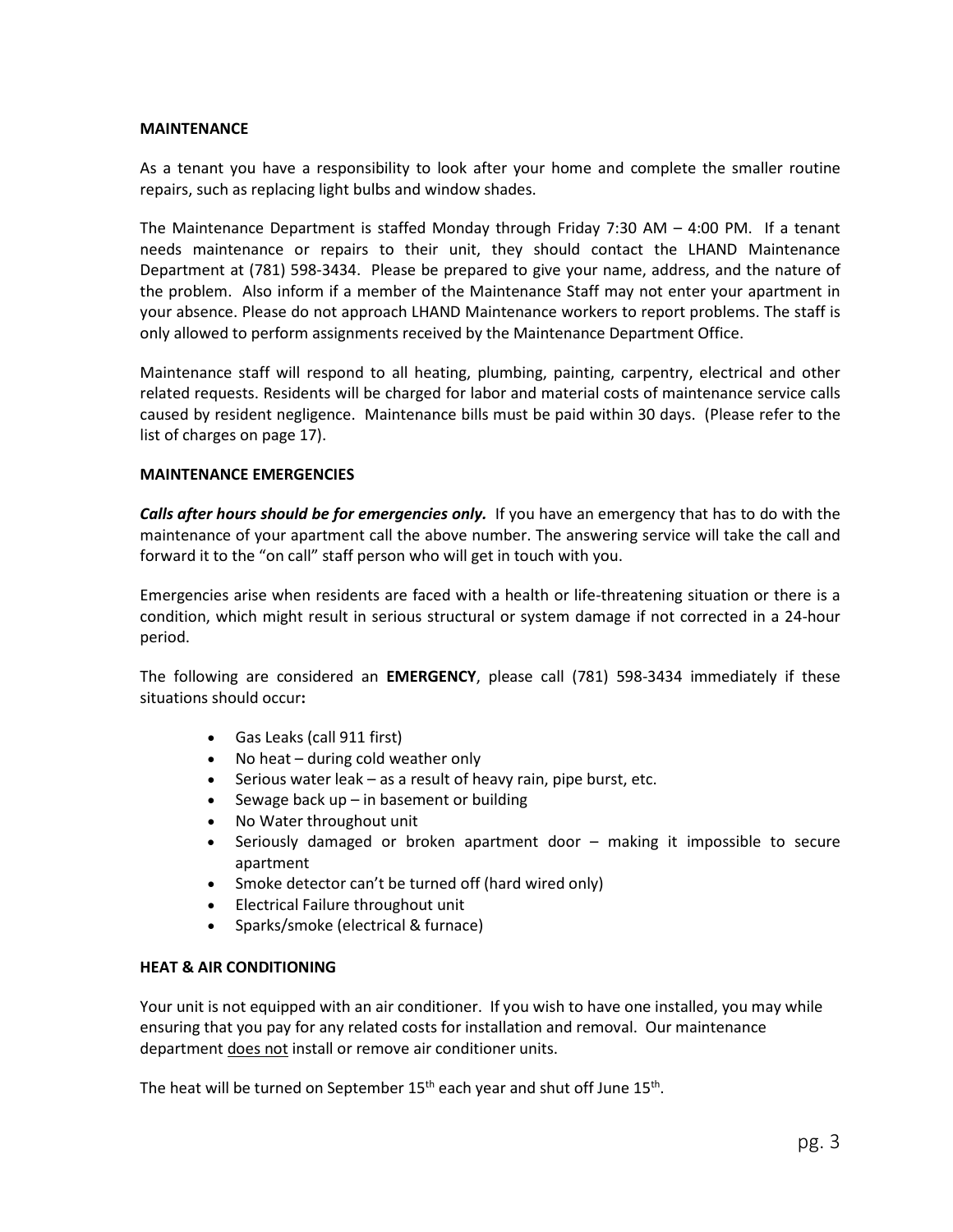#### <span id="page-5-0"></span>**TRASH REMOVAL**

In order to maintain a clean, healthy, and attractive community, it is essential that Curwin Circle residents cooperate with the Management Staff on trash removal policies.

Trash is each resident's responsibility and should be regularly discarded to dumpsters located within Curwin Circle. All trash must be secured in bags and properly placed in dumpsters. If a dumpster is full, find one that is not to place your trash in. Do not leave trash next to a dumpster.

Dumpsters are emptied on Tuesday of each week, unless there is a holiday. When a holiday occurs on a weekday before trash collection day, dumpsters will be emptied Wednesday that week.

Bulky household items (ex. mattress and box spring, a couch, chair, etc.) can be placed next to dumpsters between 6:00 p.m. on Sundays and 8:00 a.m. on Mondays (do not put large items out for pickup if it is raining). The LHAND Maintenance workers will pick up and discard items of this nature.

Residents are responsible for loose trash and debris in front and back of their unit including the window wells. No rubbish, refuse, or waste or other material shall be thrown from the windows or doors of any dwelling.

If trash is found in the front or back of a resident's apartment or not disposed of properly, resident will be held accountable for its appropriate disposal and charged. (Please refer to the list of charges on page 17).

Do not contact the LHAND Maintenance Office or approach Maintenance workers to discard your trash or other household items.

Please see Disposal of Appliances and Other Items Not Acceptable for Trash Pickup below for information on how to dispose of those items.

#### <span id="page-5-1"></span>**DISPOSAL OF APPLIANCES AND OTHER ITEMS NOT ACCEPTABLE FOR TRASH PICKUP**

If you need to dispose of household items (e.g. mattress, couch, fluorescent light bulbs, tenant owned appliances, metal items, plastic rigid items), the City of Lynn holds Covanta Days (formerly Dumpster Days) throughout the year. Computer Monitors, TVs and propane tanks will be accepted for a fee. On these days, you can dispose of material at Covanta, 247 Commercial Street. For up to date information, visit the City of Lynn's Trash and Recycling Webpage at [www.lynnma.gov](http://www.lynnma.gov/) or call (781) 477-7099 or (781) 268-8000.

If appliances or other items not acceptable for trash pickup are found in non-designated areas, residents will be held accountable for its appropriate disposal and charged. (Please refer to the list of charges on page 17).

The City of Lynn also holds Household Hazardous Waste Collection Days throughout the year at the Lynn DPW, 250 Commercial Street. For a list of acceptable items and up to date information, visit the City of Lynn's Trash and Recycling Webpage at [www.lynnma.gov](http://www.lynnma.gov/) or call (781) 268-8000.

To dispose of hazardous items not acceptable for trash pickup or on Household Hazardous Waste Collection Days, you may need to contact a local company that will accept these items, possibly for a fee. Please visit the City of Lynn's Trash and Recycling Webpage at [www.lynnma.gov](http://www.lynnma.gov/) or consult the Yellow Pages. The LHAND does not have the ability to dispose of these items. Do not place any items of this nature next to a dumpster or at the curb.

If hazardous items are found in the front or back of a resident's apartment or not disposed of properly, resident will be held accountable for its appropriate disposal and charged. (Please refer to the list of charges on page 17).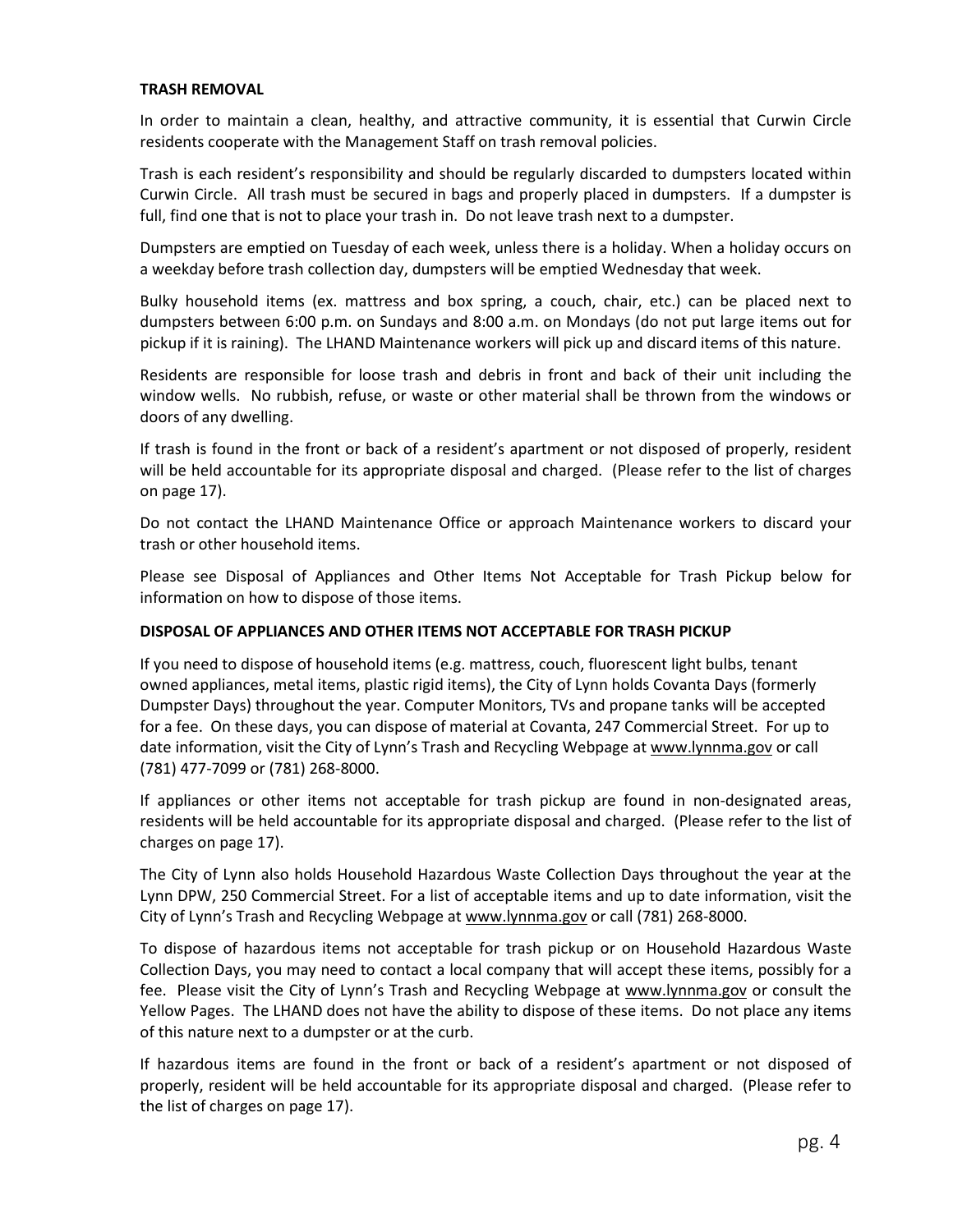#### <span id="page-6-0"></span>**RESIDENT PARKING AND TOWING**

Parking stickers are given only to Curwin Circle residents who own an automobile which is registered and insured to the head of household or members of the family who are listed on the lease. All residents must display a LHAND resident parking decal issued by the Management Office. Due to space restrictions, residents will be permitted two Parking Decals per household. Please be sure to park off the street and within designated parking areas. Observe all parking rules and regulations as well as all posted signs relating to parking (i.e. handicapped spaces, park in between lines, no parking on fire lanes, no parking in guest parking lots, etc.). Vehicles parked in any area which is not an authorized parking area will be towed at the owner's expense.

If you change vehicles, you must request a new sticker. New stickers will be given only when you return the old sticker from the previous vehicle.

Parking is restricted for Street sweeping every Friday (seasonal) from 7:30a.m. until 10:00a.m. During this time all vehicles must be moved from resident parking spots. If cars are not moved by 7:30a.m. they will be towed at the owner's expense.

Working on vehicles in Curwin Circle is not allowed. Any vehicle being repaired will be towed.

Vehicles with flat tires or resting on jacks/blocks will be towed. As well as any vehicle with or without a sticker that does not operate and does not move from a parking space.

No disabled, abandoned or unregistered vehicles, including those lacking current inspection stickers, will be permitted to remain on LHAND property. **All such vehicles will be subject to towing at the owner's expense.** The LHAND reserves the right to tow any and all vehicles and actively tows unauthorized vehicles.

Towing Company:

#### **ACTION EMERGENCY MANAGEMENT TEL# (781) 286-3900**

#### <span id="page-6-1"></span>**VISITOR PARKING AND TOWING**

There is one guest parking lot in Curwin Circle. It is located in the back of the development in Curwin Terrace by the basketball court. Visitors parked in Curwin Circle must obey all parking signs. Residents must advise family members, guests, and visitors of all parking rules. Vehicles without resident stickers that are parked in any area which is not an authorized visitor parking area will be towed at the owner's expense.

Visitor parking lots will be monitored for violators of Section 6 Part (A) of lease, which states, each guest may reside in the unit for a period not exceeding 14 days each 12 month period without written authorization. Any vehicle seen in the visitors parking lot for more than 14 days within a 12 month period will be towed at the owner's expense, as well as a Private Conference will be issued to the head of household who has allowed the guest to reside more than 14 days in the unit.

All visitors who have been granted permission by the Management Office to stay for more than fourteen (14) days in a twelve month period must register their vehicle with the Management Office in order to avoid being towed.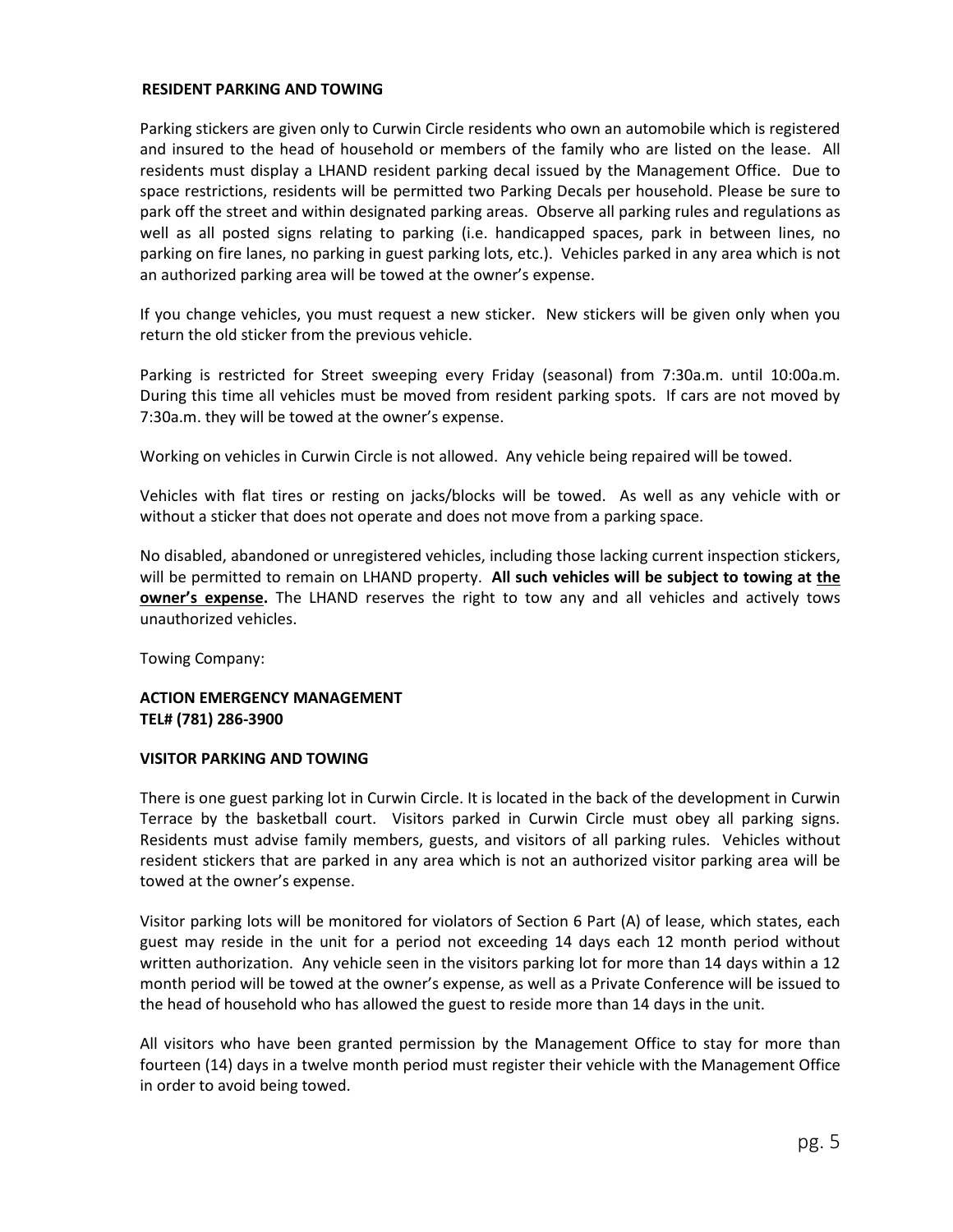#### <span id="page-7-0"></span>**LAUNDRY**

Dryers are not allowed in any unit in Curwin Circle. As of October, 2009, washing machines are not allowed in any new rental units. Clothes may be dried in the designated drying areas located in the rear of the unit. Drying and/or hanging of clothing on front or rear hand railings and from windows are prohibited.

#### <span id="page-7-1"></span>**GARDENS**

Flower gardens will only be allowed to be planted in front of your unit (small gardens only). If you want to plant any vegetable gardens, tenants have a garden area down back. Please contact your resident council to request a spot.

#### <span id="page-7-2"></span>**EXTERMINATIONS**

Extermination for the entire Curwin Circle Development will be done semi-annually. Residents must prepare and allow the LHAND or its agents to enter their units for the purpose of extermination. Residents requiring more frequent treatment should contact the Maintenance Department at (781) 598-3434. Tenant requests for extermination are at no charge to the resident.

Any resident who suspects there may be bedbugs in their unit is required to immediately notify the Management Office to report the problem. Early reporting allows the pests to be identified and treated before the infestation spreads. An inspection will be scheduled and treatment will be done if bed bugs are present. Residents are advised to avoid buying or receiving used furniture, mattresses, mattress pads or covers due to possible "hitch hiking" of bed bugs into the unit. Resident owned furniture that is discovered to have bed bugs must be permanently removed or treated and re-inspected. Do not attempt to control a bed bug infestation alone. Never self-treat with pesticides, especially "bug bombs", which drive bed bugs into adjacent rooms or units. Do not remove anything from an infested room until after the room is treated by a pest control professional.

#### <span id="page-7-3"></span>**INSPECTIONS**

At least once each year, a LHAND Inspector will visit the tenants' home to assess the condition of the apartment. The purpose of an inspection is to identify any maintenance work that should be completed, as well as any serious housekeeping deficiencies, which would affect the health and well being of other residents. These inspections are scheduled with at least 48 hours advance notice to all residents. If the tenant and all adult members of the household are absent from the unit at the time of entry, LHAND staff will leave a written statement specifying the date, time and purpose of entry. Ideally, inspections provide the Curwin Circle Management staff an opportunity to meet with residents and target preventive maintenance activities for completion so that emergency situations are avoided. The Authority may enter the unit at any time, without advance notification, when there is reasonable cause to believe that an emergency exists.

#### <span id="page-7-4"></span>**INSURANCE**

Residents are responsible for insurance coverage of all personal property, furniture, automobiles, etc. **LHAND is not responsible for theft, loss or damage to such property.**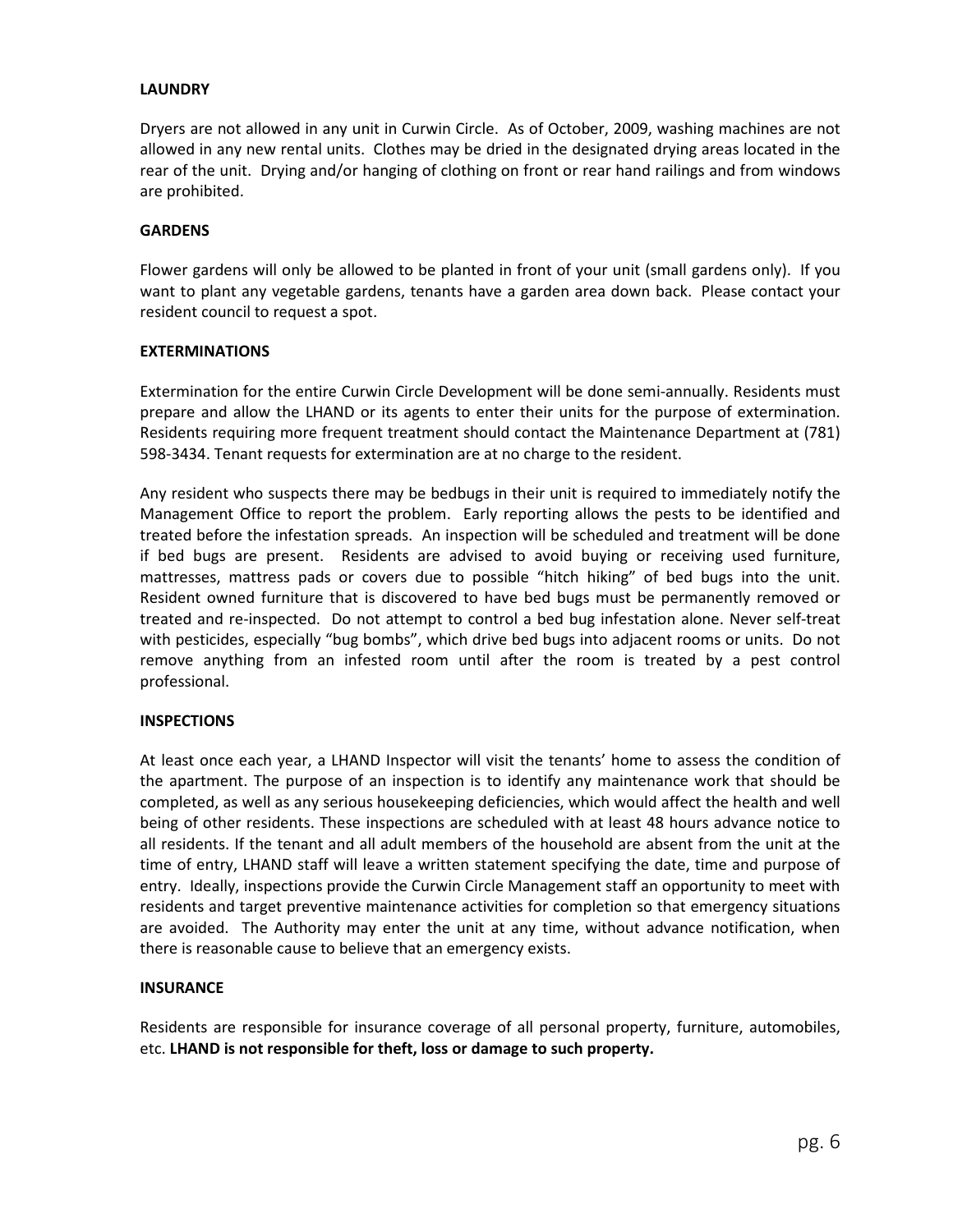#### <span id="page-8-0"></span>**MOVING OUT**

If a family desires to move and terminate their tenancy with the LHAND, they must give at least 30 calendar days advance written notice to the LHAND of their intent to vacate. When a family must give less than 30 days notice due to circumstances beyond their control the LHAND, at its discretion, may waive the 30-day requirement.

The written notice of lease termination must be signed by the head of household and the spouse or cohead and mailed or hand delivered to the Management Office or the LHAND central office.

Once the unit is cleared of all your personal possessions, you will need to come into the Management office to return your keys and sign over the apartment to the LHAND.

#### <span id="page-8-1"></span>**HOUSING INTERGRITY PROGRAM (HIP)**

LHAND understands the importance of providing integrity in their Federal and State housing, and as a result has instituted an aggressive program called the Housing Integrity Program (HIP), to ensure tenant and landlord compliance with program regulations as well as to offer assistance to tenants who are in need of personal or social services. To contact this office please contact the HIP Hotline at (781) 581-8650 or E-Mail: [HIP@lhand.org](mailto:HIP@lhand.org)

#### <span id="page-8-2"></span>**ADDITIONAL POLICIES**

- 1. Only tenants of the development shall receive mail at the development.
- 2. No nails, tacks, etc. will be placed in walls.
- 3. Swimming pools, hoses, swing sets, trampolines, and portable basketball sets are not allowed. If these items are found, residents will be given an opportunity to remove them. If not removed immediately, it will be removed and disposed of by LHAND Maintenance. Any large exercise or play equipment must have prior written approval from management.
- 4. Each tenant and their visitors and guest shall observe all speed limits and parking signs within the development in the interest of safety.
- 5. Tenants will comply with reasonable directions of the Management concerning the maintenance in a clean and orderly manner of areas in the front and rear of the grass areas.
- 6. No articles of any description shall be hung from the windows or doors or placed on the windowsills.
- 7. Storm doors may not be kept in the open position (i.e. tied to railings). Use screens for doors.
- 8. All personal property placed in the premises shall be at the risk of the Tenant or owner of such personal property and the Management will not be responsible for any damage to such personal property.
- 9. The Tenant shall be responsible for all items of personal property, equipment, and fixtures listed in a separate sheet signed by the Tenant and placed in his custody.
- 10. The Management shall in accordance with rules and regulations presently or hereafter prescribe use of all recreational areas designated from time to time.
- 11. The Tenant shall notify the Management promptly of any solicitors or salespersons coming to the premises.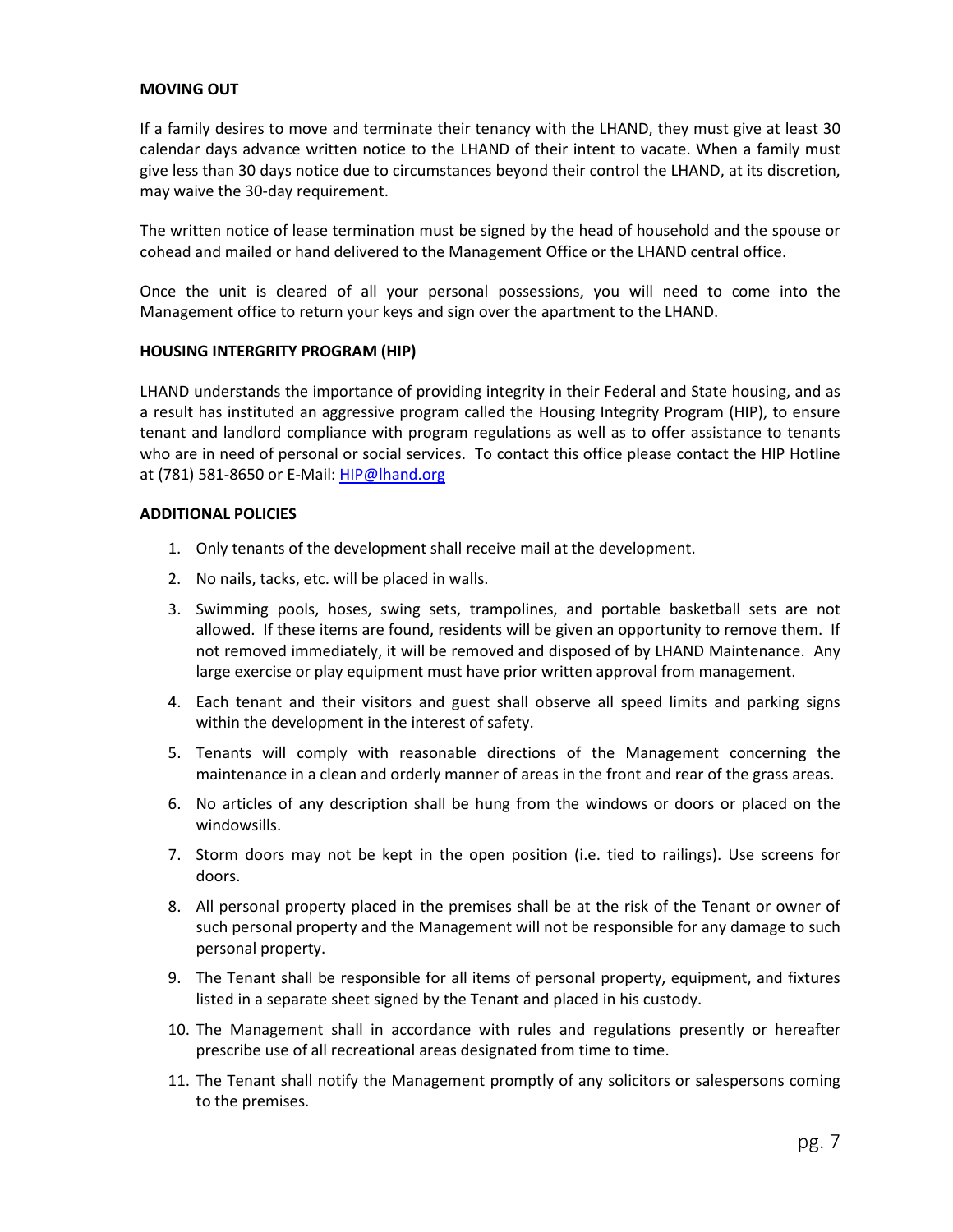#### <span id="page-9-0"></span>**ANNUAL REEXAMINATIONS**

The LHAND is required to conduct a reexamination of income and family composition at least annually, and to adjust the family's rent accordingly. Families are required to provide current and accurate information on income, assets, allowances and deductions, family composition and community service compliance as part of the reexamination process. Generally, the LHAND will schedule annual reexaminations to coincide with the family's anniversary date. The LHAND will begin the annual reexamination process approximately 120 days in advance of the scheduled effective date. Notification of annual reexamination interviews will be sent by first-class mail and will contain the date, time, and location of the interview. In addition, it will inform the family of the information and documentation that must be brought to the interview.

#### <span id="page-9-1"></span>**CHANGES IN FAMILY AND HOUSEHOLD COMPOSITION**

All families must report all changes in family and household composition that occur between annual reexaminations. The LHAND will conduct interim reexaminations to account for any changes in household composition that occur between annual reexaminations.

#### *New Family Members Not Requiring Approval*

The family must inform the LHAND of the birth, adoption, or court-awarded custody of a child within 10 business days.

#### *New Family and Household Members Requiring Approval*

With the exception of children who join the family as a result of birth, adoption, or courtawarded custody, a family must request LHAND approval to add a new family member or other household member (live-in aide, foster child, or foster adult). This includes any person not on the lease who is expected to stay in the unit for more than 14 cumulative calendar days during any 12-month period and therefore no longer qualifies as a "guest." Requests must be made in writing and approved by the LHAND prior to the individual moving into the unit. The LHAND will not approve the addition of a new family or household member unless the individual meets the LHAND's eligibility criteria and documentation requirements.

#### *Departure of a Family or Household Member*

If a family member ceases to reside in the unit, the family must inform the LHAND within 10 business days. This requirement also applies to family members who had been considered temporarily absent, who are now permanently absent.

If a live-in aide, foster child, or foster adult ceases to reside in the unit, the family must inform the LHAND within 10 business days.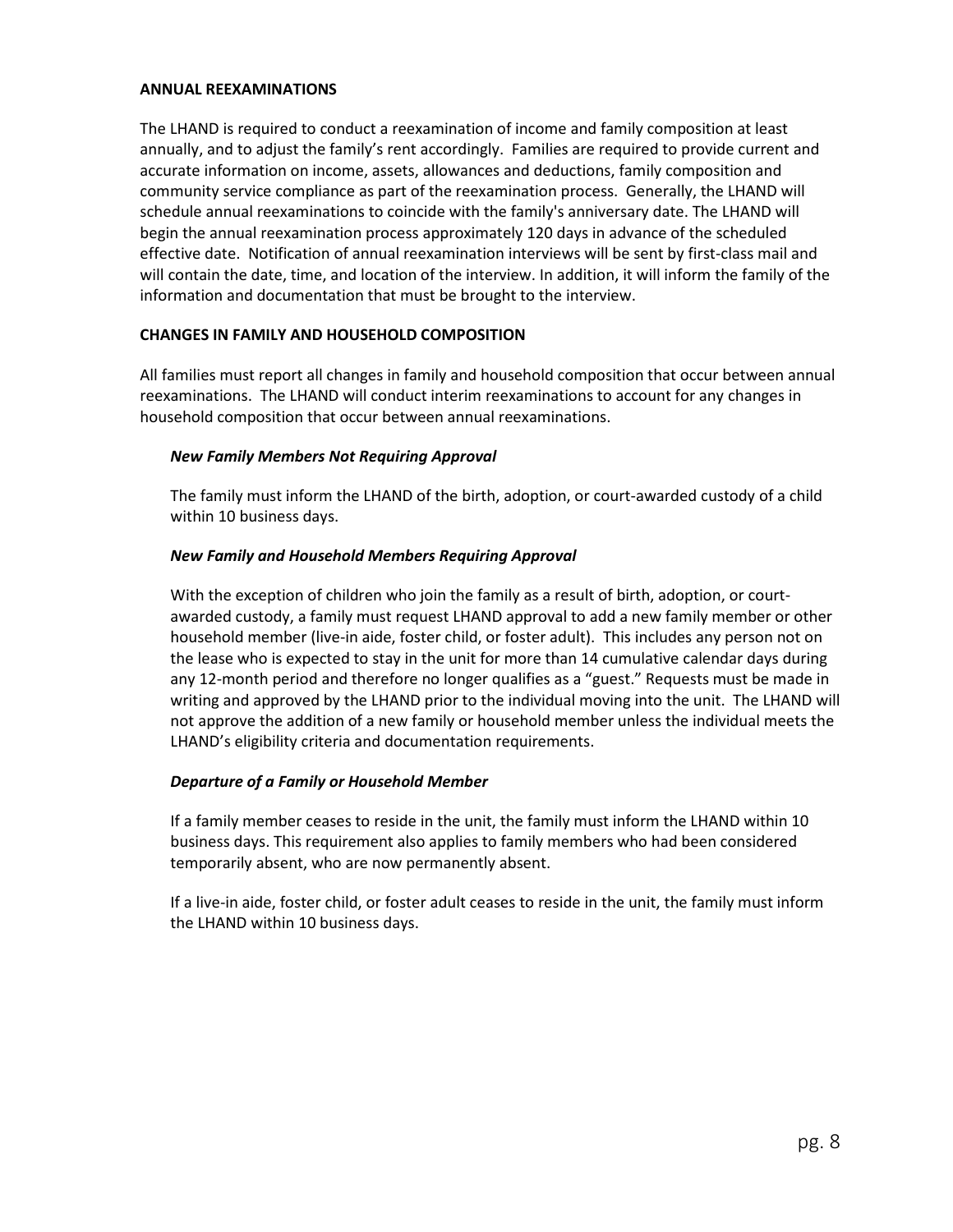#### <span id="page-10-0"></span>**CHANGES AFFECTING INCOME OR EXPENSES**

Interim reexaminations can be scheduled either because the LHAND has reason to believe that changes in income or expenses may have occurred, or because the family reports a change. When a family reports a change, the LHAND may take different actions depending on whether the family reported the change voluntarily, or because it was required to do so. Based on the type of change reported, the LHAND will determine the documentation the family will be required to submit.

#### *Required Reporting*

Families are required to report all increases in income, including new employment, within 10 business days of the date the change takes effect. The LHAND will conduct interim reexaminations when the family, or individual family member, has an increase in income that increases by 10% or more (including increases in income resulting from changes in employers or other sources of income or, income after having reporting zero income).

#### *Optional Reporting*

Families may report changes in income or expenses any time the family has experienced a change in circumstances since the last determination. The LHAND will process the request if the family reports a change that will result in a reduced family income.

#### *Effective Dates*

If the tenant rent is to *increase*:

The increase generally will be effective on the first of the month following 30 days' notice to the family.

If a family fails to report a change within the required time frames or fails to provide all required information within the required time frames, the increase will be applied retroactively, to the date it would have been effective had the information been provided on a timely basis. The family will be responsible for any underpaid rent and may be offered a repayment agreement in accordance with LHAND policies.

If the tenants rent is to *decrease*:

The decrease will be effective on the first day of the month following the month in which the change was reported and verified.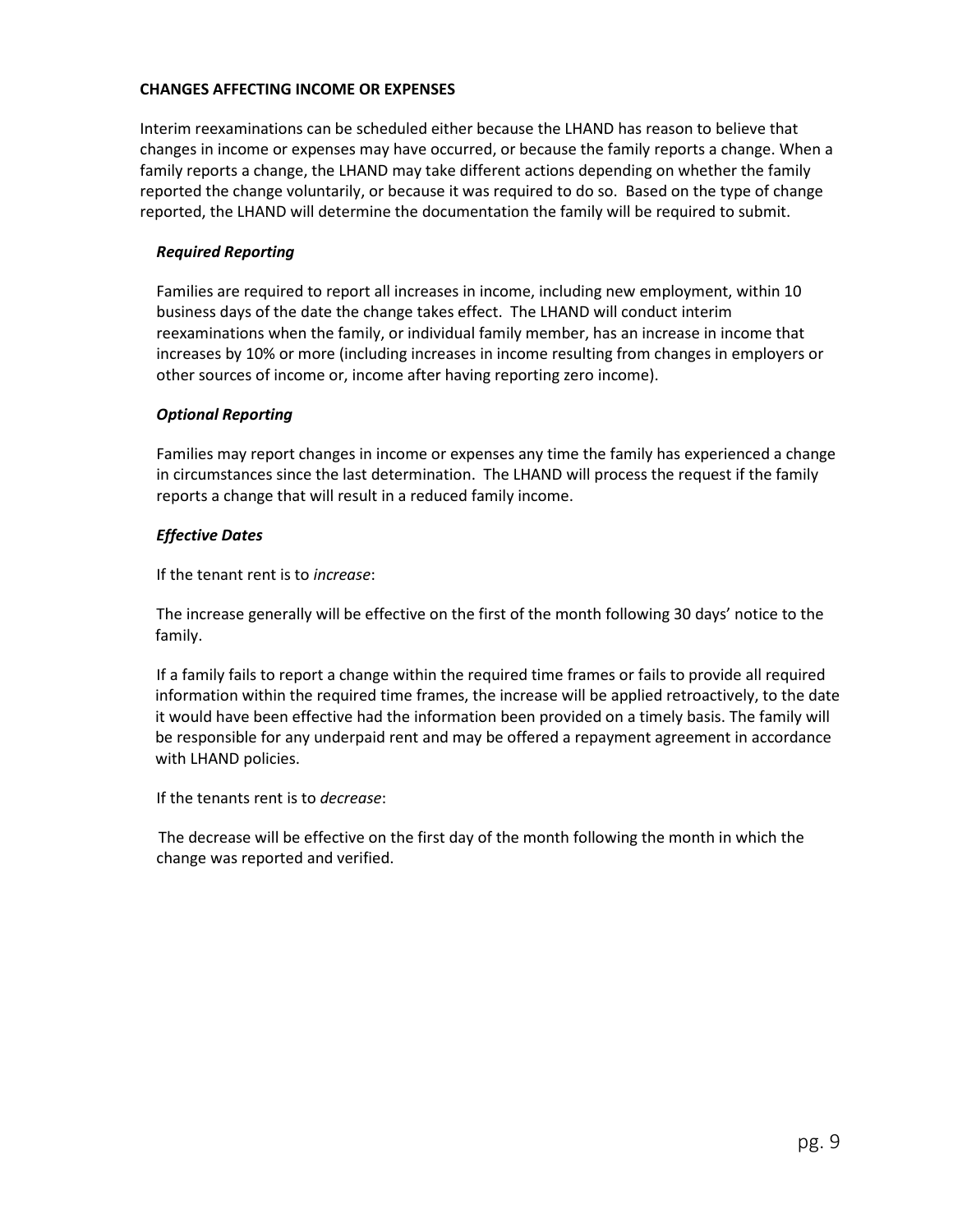#### **CARE OF YOUR APARTMENT**

<span id="page-11-0"></span>The LHAND Maintenance Staff is responsible for maintaining over 800 housing units. Residents are expected to perform certain routine cleanup tasks in their own units. Please read and follow the information and instructions below, while caring for your unit. Contact the Maintenance Department at (781) 598-3434 if you have any questions.

It is the responsibility of the resident to keep the apartment clean, well maintained and free of hazards.

#### <span id="page-11-1"></span>**RANGES**

Ranges can be cleaned with mild soap and water. Do Not clean the Bake or Broil unit. The Bake unit is hinged and can be lifted gently to clean the oven floor. Avoid cleaning with powder or harsh abrasives, which may scratch the enamel. Do Not handle the Surface Coils until they are completely cooled. Do Not self-clean plug-in units. Do Not immerse plug-in units in any kind of liquid.

#### <span id="page-11-2"></span>**RANGE HOODS**

Range Hoods can be cleaned with mild soap and water. Avoid cleaning Range Hoods with harsh abrasives, which may scratch the enamel.

#### <span id="page-11-3"></span>**REFRIGERATORS**

Exterior: Keep the finish clean. Wipe the exterior of the refrigerator with a clean cloth lightly dampened with appliance polish wax or mild liquid dishwashing detergent. Dry and polish the exterior with a clean soft cloth or wet towel. Do not use scouring pads, powdered cleaners, bleach or cleaners containing bleach on the exterior surface.

Interior: Clean both fresh food and freezer compartments at least two times a year. It is recommended that the refrigerator be unplugged before cleaning. If this is not practical, wring excess moisture out of the sponge or cloth when cleaning in the vicinity of switches, lights or controls.

Condenser: The Condenser is the fan and grate located in the back bottom section of the refrigerator where the motor is located. For the most effective results and operation, first remove the defrost water pan. Then sweep away or vacuum up the dust that is readily accessible. This easy cleaning operation should be done at least twice a year.

Defrost Water Pan: The pan located behind the base grill should be cleaned at least once a year. When reinstalling the pan, firmly place the pan all the way in until it stops.

#### <span id="page-11-4"></span>**CABINETS**

Cabinets are made of solid wood. Both the exterior and interior can be polished with a mild furniture polish. A damp cloth will clean all interior drawers, shelves, and trays.

#### <span id="page-11-5"></span>**TILE FLOORS**

When washing floors, warm water should be used with mild, clear soap or detergent. Any Acrylic Wax may be used on the surface as well. It is suggested that tenants use coasters under the legs of furniture to prevent dents.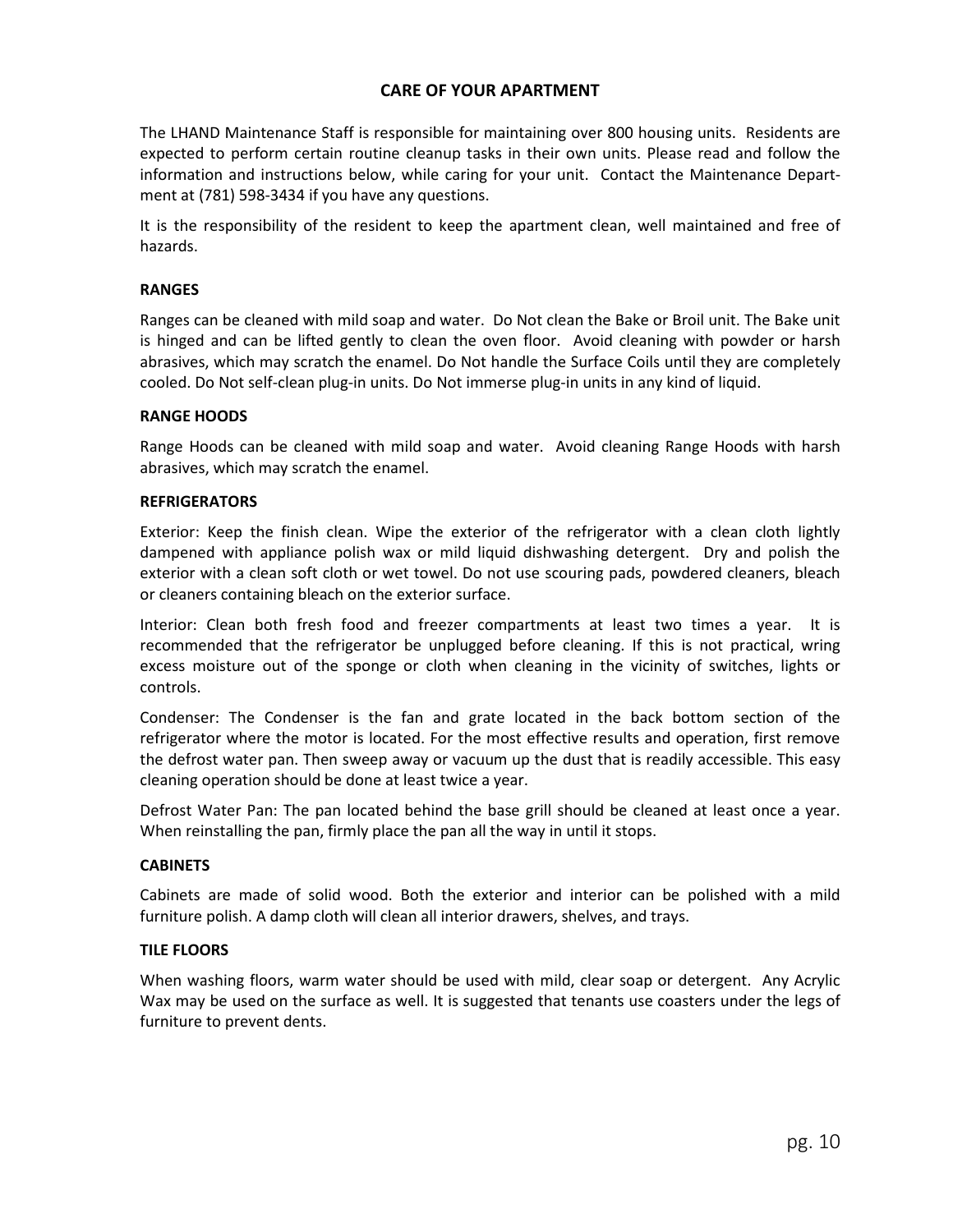#### <span id="page-12-0"></span>**KITCHEN SINKS**

Any Windex type cleaner can be used to clean the sink. Do not use abrasives. Please be familiar with the water shut off for the kitchen sink, which is located in the cabinet below the sink. If there is a blockage in your sink, please make an attempt to plunge the sink. **It is recommended that you own a plunger.** If there is a blockage that cannot be plunged, an overflow or a leaking problem in the kitchen, please shut off the water then contact the Maintenance Department.

#### <span id="page-12-1"></span>**BATHROOM SINK, TUB, TOILET AND CERAMIC TILE**

Avoid mildew by venting rooms and bathrooms properly, particularly during and after baths and showers. Use the bathroom fan when bathing or showering and allow the fan to run until all excess moisture has been vented from the bathroom. This will minimize the amount of moisture remaining in the room. If the fan is not working please contact the Maintenance Department.

Clean bathroom tile and other surfaces regularly to prevent the build-up of grime. The bathroom fixtures and ceramic tile may be cleaned with a Windex type cleaning product. Again Do Not use any abrasives. Please be familiar with the bathroom water shut off for the sink which is located directly under the sink, and the shut off for the toilet which is located to the lower left or right of the toilet. If there is a blockage in your sink, tub, or toilet, please make an attempt to plunge the sink, tub, or toilet. **It is recommended that you own a plunger**. If there is a blockage that cannot be plunged or an over flow or leaking problem in the bathroom, please shut off the water then contact the Maintenance Department.

#### <span id="page-12-2"></span>**SMOKE DETECTORS**

All smoke detectors are electrically hardwired in each apartment at Curwin Circle. They must not be tampered with and should be tested monthly. Disconnecting or covering a smoke detector is a serious safety hazard and could result in legal action. Contact the Maintenance Department **immediately** if there is a problem with your smoke detector.

#### **OUTLET PLATES**

If an outlet cover plate is missing, broken, or cracked please call the Maintenance Department for replacement.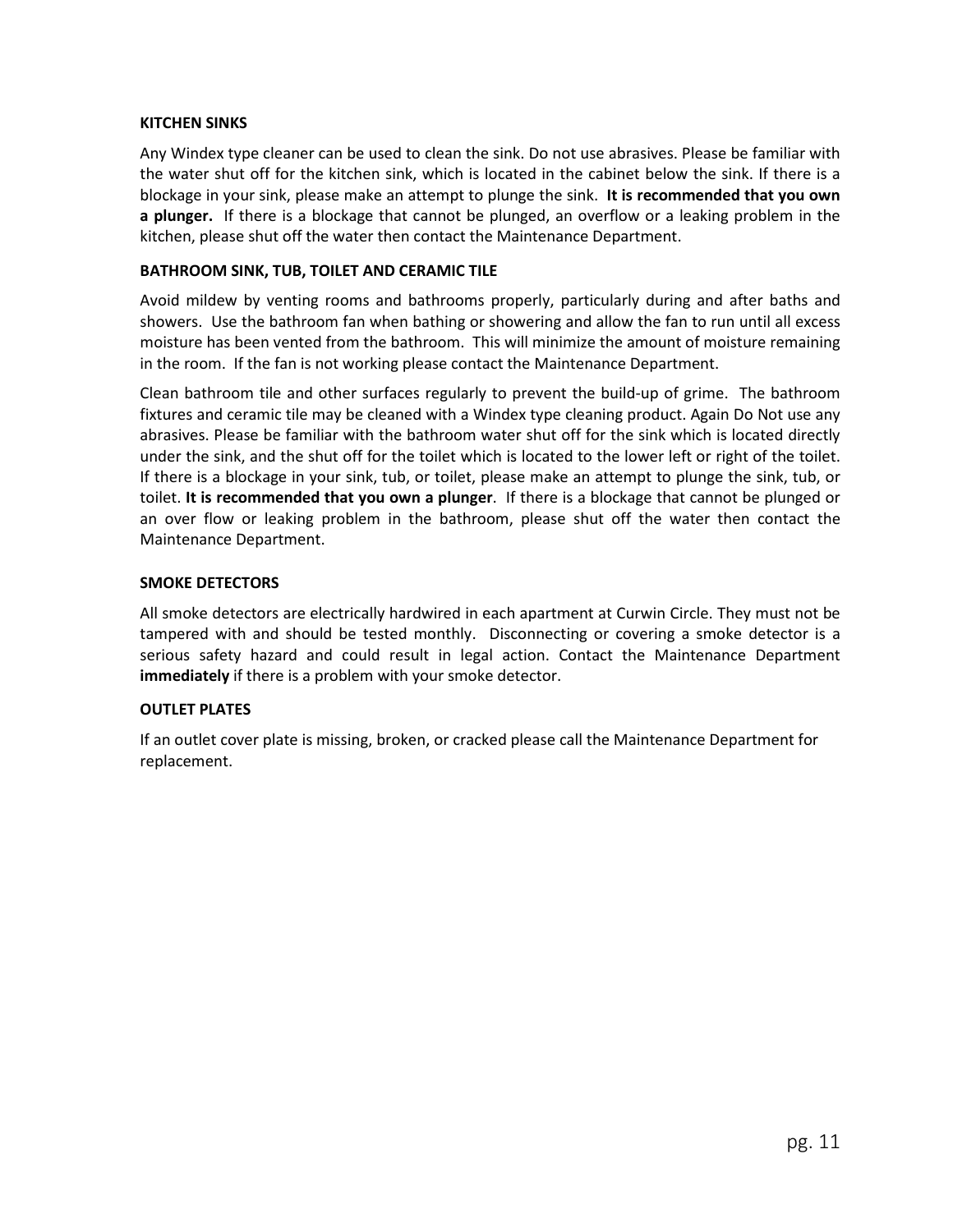#### **BENEFITS OF LIVING IN CURWIN CIRCLE**

#### <span id="page-13-1"></span><span id="page-13-0"></span>**CURWIN RESIDENT COUNCIL, INC.**

The Curwin Resident Council, Inc. is an organization that represents the interests of all residents of Curwin Circle. Each resident of Curwin Circle is a member of the Council and is invited to attend the Council's monthly meetings, which are held the first Wednesday of each month at 162 Curwin Circle. The Council provides a forum for resident concerns and works with LHAND to help resolve any issues that residents may have. Please come to a meeting to learn more about the council or express your concerns. You can also call the council at (339) 883-2624.

#### <span id="page-13-2"></span>**CURWIN RECREATIONAL OPPORTUNITIES**

Outdoor basketball courts, as well as a tot lot are available to all tenants for use and enjoyment. Please note the curfew for the basketball court is 10:00 P.M.

There is a baseball field located adjacent to Curwin Circle, behind the Callahan School, which was constructed with LHAND funds and is available to all LHAND residents.

There are numerous parks and playgrounds in the surrounding area.

#### <span id="page-13-3"></span>**RECREATION**

The beautiful Lynn Woods Reservation is just a short distance away. This 2200- acre wooded recreation area is ideal for summer activities. There are picnic tables, a playground, and hiking trails. More information and a map of Lynn Woods can be obtained at [www.ci.lynn.ma.us](http://www.ci.lynn.ma.us/)

Located on the outskirts of the Lynn Woods Reservation, Gannon Municipal Golf Course is an 18-hole championship course. Gannon offers opportunities for every golf need including free summer Junior Golf Clinics. For more information, contact the Golf Shop at (781) 592-8238.

The Lynn Veteran's Memorial Auditorium at Lynn City Hall is one of the premier entertainment venues in the state. Check out *[www.lynnauditorium.com](http://www.lynnauditorium.com/)* for events listings.

#### <span id="page-13-4"></span>**SWIMMING**

Lynn Beach, Nahant Beach and King's Beach in Swampscott are only minutes from Curwin Circle by car or Mass. Transportation.

Curwin Circle is also only 10 minutes from the Breakheart Reservation which has a picnic area, fresh water swimming etc. It is located off of Route 1, by taking Lynn Fells Parkway.

#### <span id="page-13-5"></span>**SHOPPING**

The downtown Lynn business district offers you a variety of shopping facilities with sufficient parking and is easily accessible by bus. Curwin Circle is also a short distance from the Boston Street Business Corridor, and Route 1, which is the home of the Square One Mall and many other retail establishments. For more information, consult your local yellow pages, or the internet.

#### <span id="page-13-6"></span>**TRANSPORTATION**

The MBTA bus stops in front of Curwin Circle on Holyoke Street. Tenant's may take a 15 minute ride to Lynn's Central Square and connect with a train or another bus to numerous locations.

#### <span id="page-13-7"></span>**EDUCATION**

The Callahan and Thompson Elementary Schools, Breed Junior High School, and Lynn Classical High School are all located within walking distance from Curwin Circle. The Lynn Public Schools Administrative Office is located at 100 Bennett Street, Lynn. Phone: (781) 593-1680

#### <span id="page-13-8"></span>**WORSHIP**

There are several places of worship of different denomination within walking distance of Curwin Circle. For more information, consult your local phone directory, or the internet.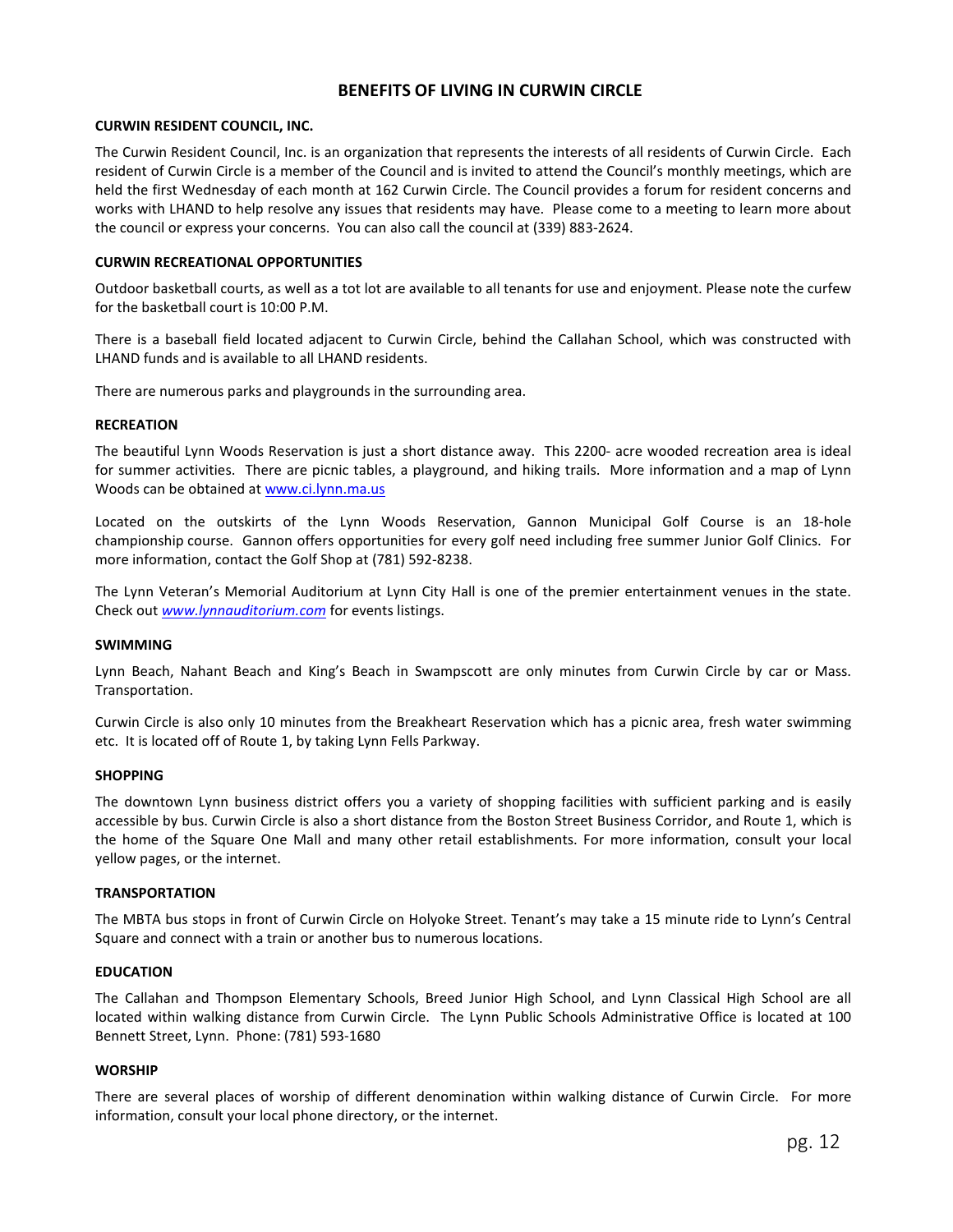#### **FAMILY SUCCESS CENTER**

<span id="page-14-0"></span>

# **FAMILY SUCCESS CENTER AT 117 FRANKLIN STREET**

The Family Success Center (FSC) at Franklin Street assists families in attaining housing and financial stability by offering multiple key services available at one central location.

#### **SERVICES AND PROGRAMS OFFERED AT THIS LOCATION**

## Siemer/ Project RISE

Provides ongoing supports and coaching to families experiencing housing instability. To be eligible, the family must have at least one child in the Lynn Public Schools system. Program is supported by United Way.

## **Family Self-**Sufficiency Program (FSS)

Offers eligible individuals a way to save money in an escrow account as their income increases. Participants have been able to accomplish some of their biggest financial goals via the FSS program!

### Financial Coaching

One-on-one coaching aimed at empowering and leading participants towards financial stability. Topics include budgeting, credit building + repair, and saving! Program is supported by United Way.

#### For more information on any of these programs, please contact:

**JARY BARRIOS** Siemer/Project RISE Case Manager barriosj@lynnschools.org 781-581-8609

**YAILIN VICTORIA** Siemer/Project RISE Case Manager yvictoriaelhand.org 781-581-8620

**CRISMELY BERNABEL FSS Coordinator** cbernabel@lhand.org 781-581-8634

#### **MIRIAM MARTINEZ** Financial Coach

mmartinezelhand.org 781-581-8644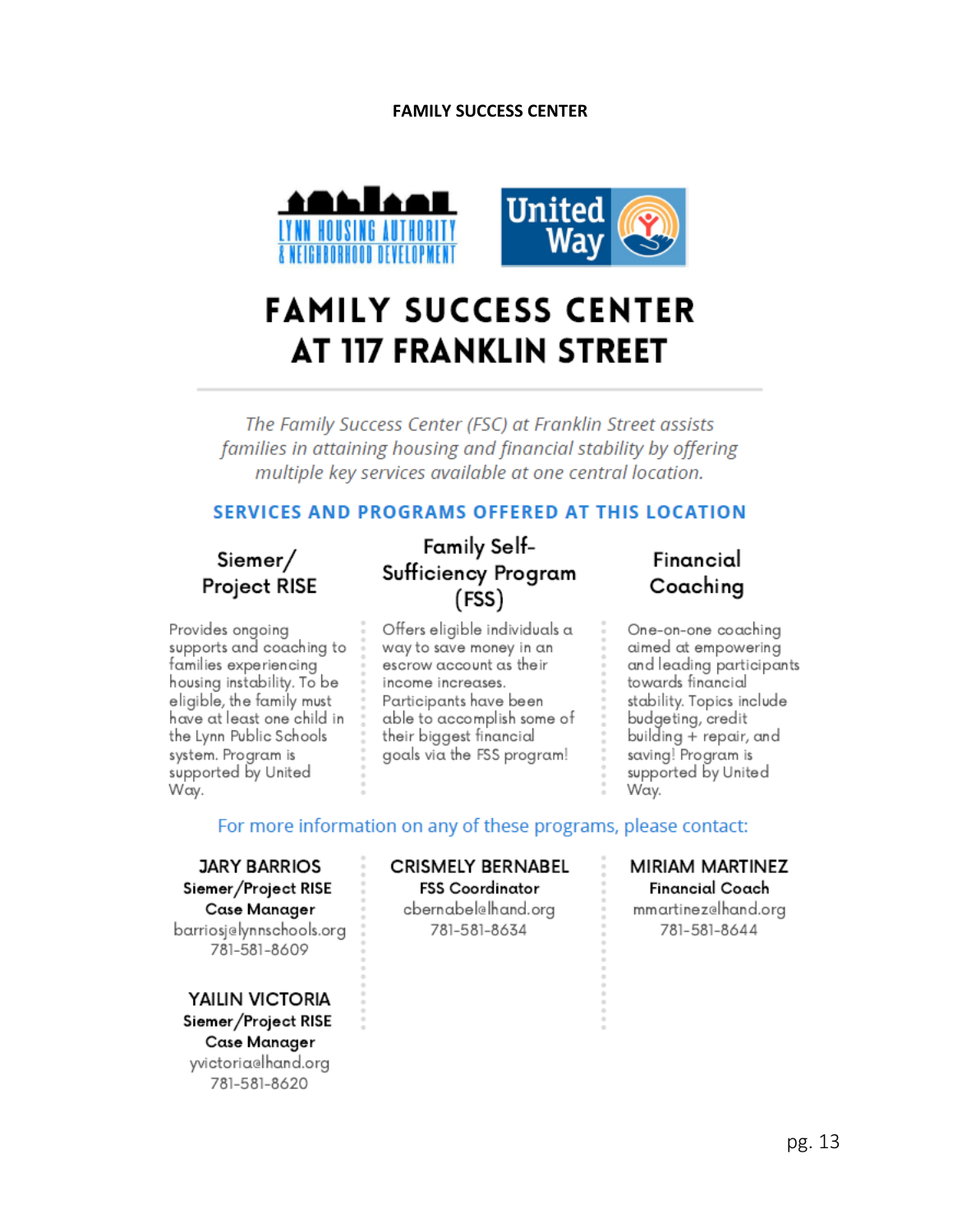#### **SUSPICIOUS ACTIVITY**

#### **WHEN TO CALL THE POLICE**

A message from the Lynn Police Department

#### **The Lynn Police Need Your Help**

<span id="page-15-0"></span>We cannot function effectively without the concerned assistance of responsible citizens. We are depending on you to call us and tell us when you observe suspicious activity.

Some people fail to call the police simply because they assume someone else already has. Or, they may be hesitant to call for fear of being labeled a "nosey neighbor".

Call the police immediately about all suspicious activity. You may do so anonymously if you wish. However, many court cases will require a named caller if the police are to meet the reasonable suspicion requirement. But... think what might happen if you don't call.

#### **What is Suspicious? "People aren't suspicious, behavior is".**

Anything that seems out of place for the area and time of day that it is occurring.

Things to watch out for:

- A stranger at your neighbor's door or entering their yard.
- The sound of breaking glass or loud bangs.
- A stranger looking into parked cars.
- Persons entering or leaving businesses after hours.
- Parked motor vehicles containing one or more persons that remain in the same place for an extended period of time.

#### **Be Aware!**

If you are familiar with your neighborhood then you know what is out of place. Call us immediately if something suspicious occurs

#### **LYNN POLICE DEPARTMENT 781-595-2000 EMERGENCY 911**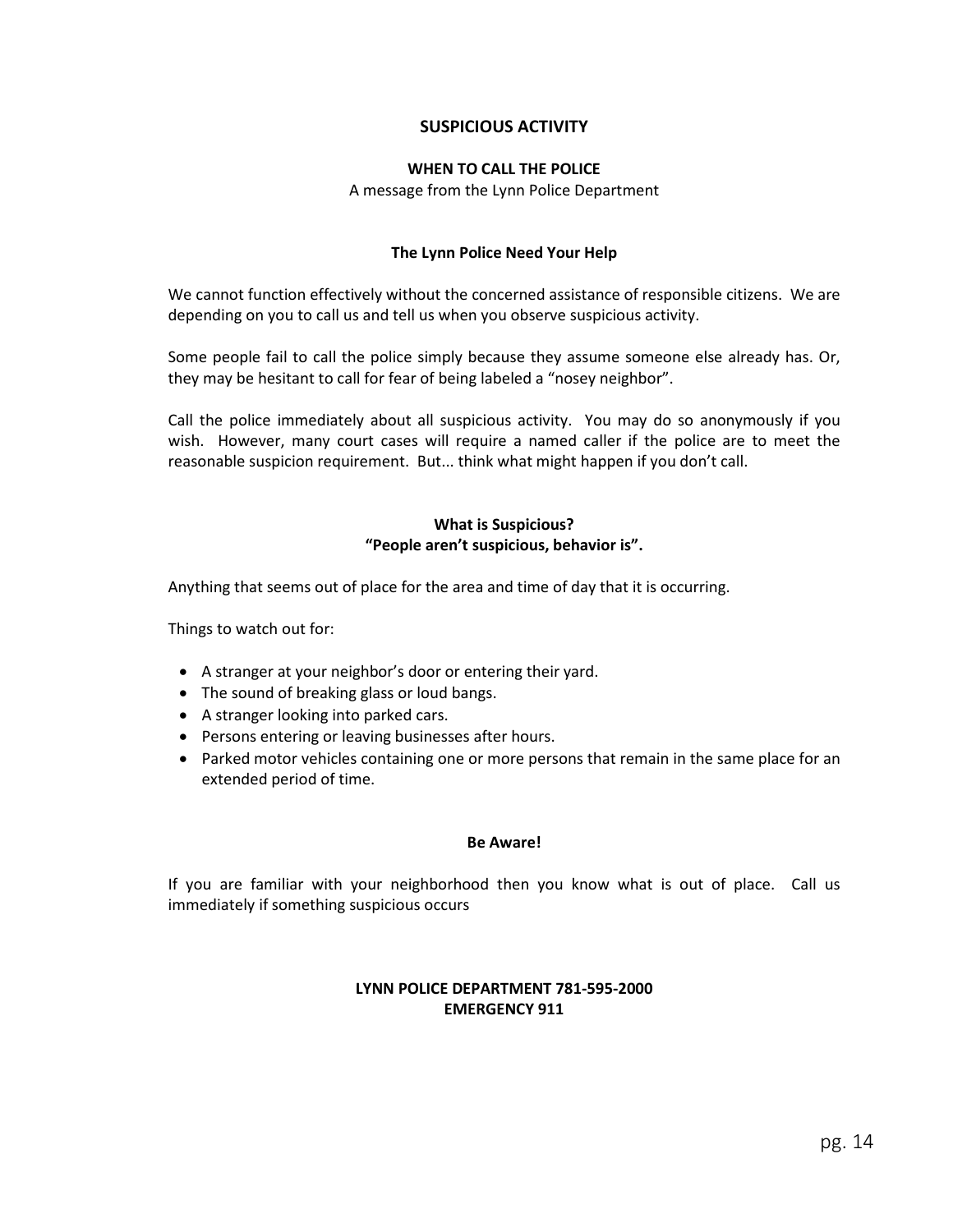#### **CURWIN RESIDENT ASSISTANCE PROGRAM**

<span id="page-16-0"></span>The Resident Assistance Program (RAP) is a series of programs and events developed and implemented by the LHAND staff at the Curwin Circle Federal Public Housing Development.

RAP is funded by Resident Opportunity & Self-Sufficiency (ROSS) grants, Community Development Block Grant (CDBG) funds, other funds made available by the City of Lynn and various public and private funding sources, as they become available. This funding allows the LHAND to contract with outside agencies to supplement the programs run by various staff members. Agencies that have provided services at Curwin Circle include Raw Arts, HAWC, Girls, Inc., Children's Friend and Family Services, Girl Scouts of Eastern Massachusetts, Lynn Public Schools, Project Cope, Cyberspace, Gordon College Lynn Initiative, North Shore Career Center and the Lynn Police Department.

#### <span id="page-16-1"></span>**YOUTH ACTIVITIES PROGRAM**

These programs are designed to educate participants on the dangers of substance abuse and provide positive alternatives. The main components are as follows:

- A. Prevention Activities
- B. Personal Development Activities
- C. Life Skills Training
- D. Educational Activities
- E. Recreational Activities

#### <span id="page-16-2"></span>**HOME WORK CENTER**

This is available to all residents. It is a study hall supervised by adult mentors/tutors who assist the youth with their homework. There is a growing reference library of encyclopedias, school texts, dictionaries, etc. The Recreation Hall contains a state of the art computer lab with internet access and Microsoft Programs. Access to the lab is available to all residents. Quarterly computer classes designed to promote general computer skills, internet safety and tutorials of programs such as Excel and Microsoft are open to all residents. The main components are:

- A. Supervised Study Hall
- B. Mentoring
- C. Tutoring
- D. Internet Access
- E. Computer Classes

#### <span id="page-16-3"></span>**COLLEGE BOUND PROGRAM**

This is a partnership between the LHAND and Gordon College. This program assists Curwin Circle children in grades K-8 with the homework help they need and introduces them to the college experience. Learning and physical activities are implemented with focus on teamwork, building social skills, consistent interaction with positive role models and an expansive focus on learning. The program takes place both at Curwin Circle and on the campus of Gordon College. Children in grades K-2 receive homework help on-site; children in grades 3-5 travel to Gordon College and children in grades 6-8 receive help on-site at Curwin Circle.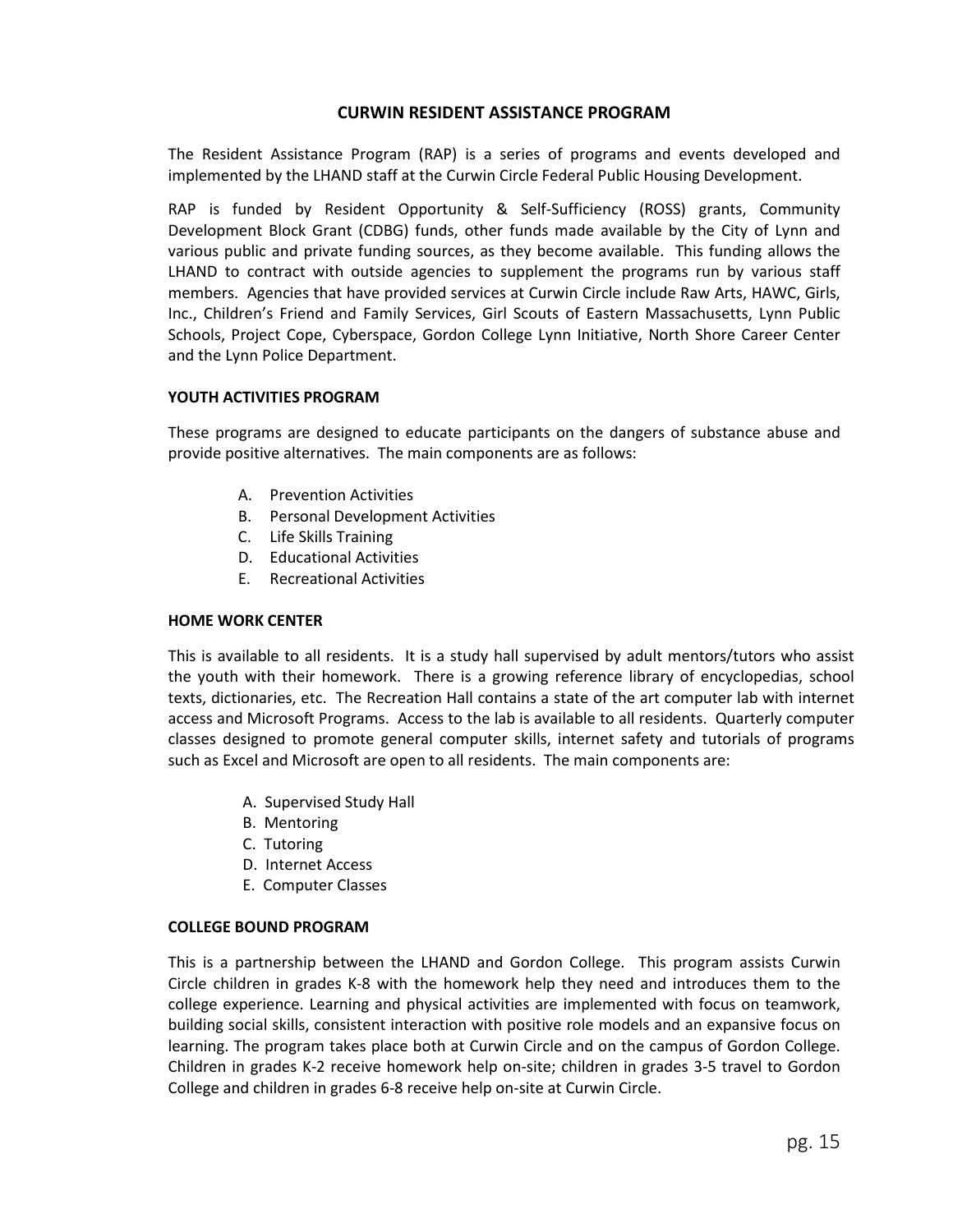#### **IMPORTANT TELEPHONE NUMBERS**

<span id="page-17-0"></span>*The City of Lynn's website maintains an extensive Lynn-based Community Service guide. Visit the [City of Lynn Service Guide \(lynnma.gov\)](http://www.lynnma.gov/service_guide.shtml#gpm1_1)*

#### **CURWIN CIRCLE**

MANAGEMENT OFFICE: PHONE (781) 598-3663 FAX (339) 883-2606

Office Hours: Monday, Wednesday, Thursday 8:00 AM - 4:00 PM Tuesday 8:00 AM - 7:00 PM Friday 8:00 AM - 12:30 PM

MAINTENANCE DEPARTMENT 24 Hour Answering Service for Emergencies: (781) 598-3434

Office Hours: Monday – Friday 7:00 A.M. - 4:00 P.M.

| LYNN POLICE DEPARTMENT              | (781) 595-2000 BUSINESS<br>9-1-1 EMERGENCY |
|-------------------------------------|--------------------------------------------|
| LYNN FIRE DEPARTMENT                | (781) 593-1234 BUSINESS<br>9-1-1 EMERGENCY |
| <b>NORTHEAST LEGAL AIDE</b>         | (978) 458-1465                             |
| CURWIN RESIDENT COUNCIL, INC.       | (339) 883-2624                             |
| <b>LYNN CITY HALL</b>               | (781) 598 - 4000                           |
| LYNN COMMUNITY HEALTH CENTER        | (781) 581-3900                             |
| REGIONAL CENTER FOR POISON CONTROL  | 1-800-222-1222                             |
| LYNN ANIMAL CONTROL OFFICER         | (781) 477-4385                             |
| <b>GREATER LYNN SENIOR SERVICES</b> | (781) 599-0110                             |
| NATIONAL GRID (ELECTRIC)            | 1-800-322-3223                             |
| VERIZON (RESIDENTIAL SERVICES)      | 1-800-870-9999                             |
| AT&T CONSUMER SERVICES              | 1-800-222-0300                             |
| <b>MBTA INFORMATION</b>             | (617) 222-3200                             |
| <b>COMCAST CABLE</b>                | 1-888-633-4266                             |